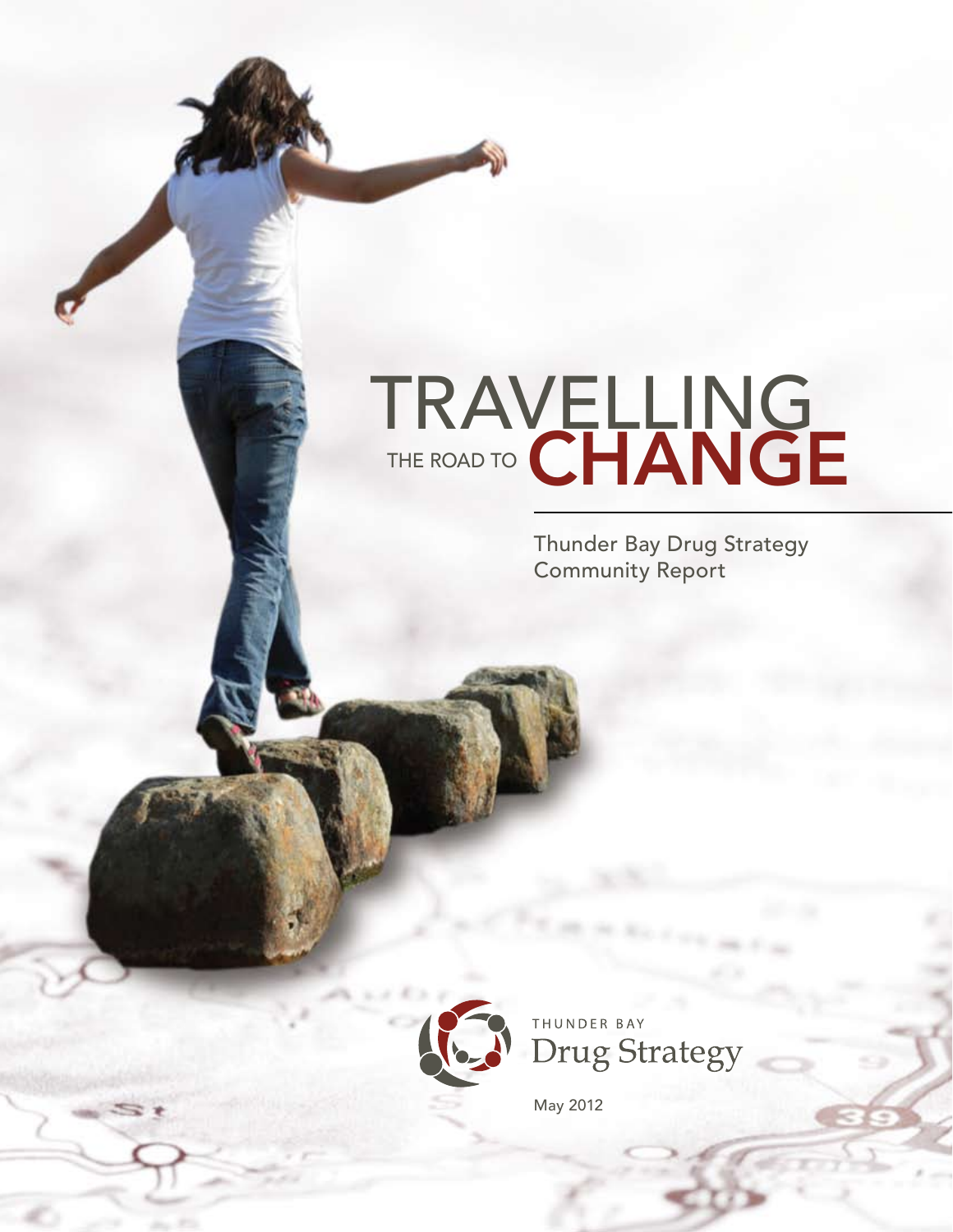

# SOME EARLY SUCCESSES



Through working together, community organizations involved with the Thunder Bay Drug Strategy have begun to implement programming and services that reflect the strategy actions.

#### Canadian Students for Sensible Drug Policy: Thunder Bay Region

Getting young people involved in working on drug policy, prevention and harm reduction means that work can be done by youth for youth. In 2011, the Thunder Bay Drug Strategy hosted the first annual *Pot, Pills & Parties* conference. Over 80 people came out to hear about drug law, safer partying, harm reduction for youth and other topics.

The conference was evaluated, and participants said they wanted to see the conference become an annual event. Caleb Chepesiuk, Executive Director of Canadian Students for Sensible Drug Policy, met with a core group of interested young people and the Thunder Bay region chapter was born! The Thunder Bay Drug Strategy is helping the chapter access funding to host the second annual *Pot, Pills and Parties* conference. A spring forum for youth on substance use was also held on May 24 featuring keynote speaker Donald MacPherson, Executive Director of the Canadian Drug Policy Coalition.

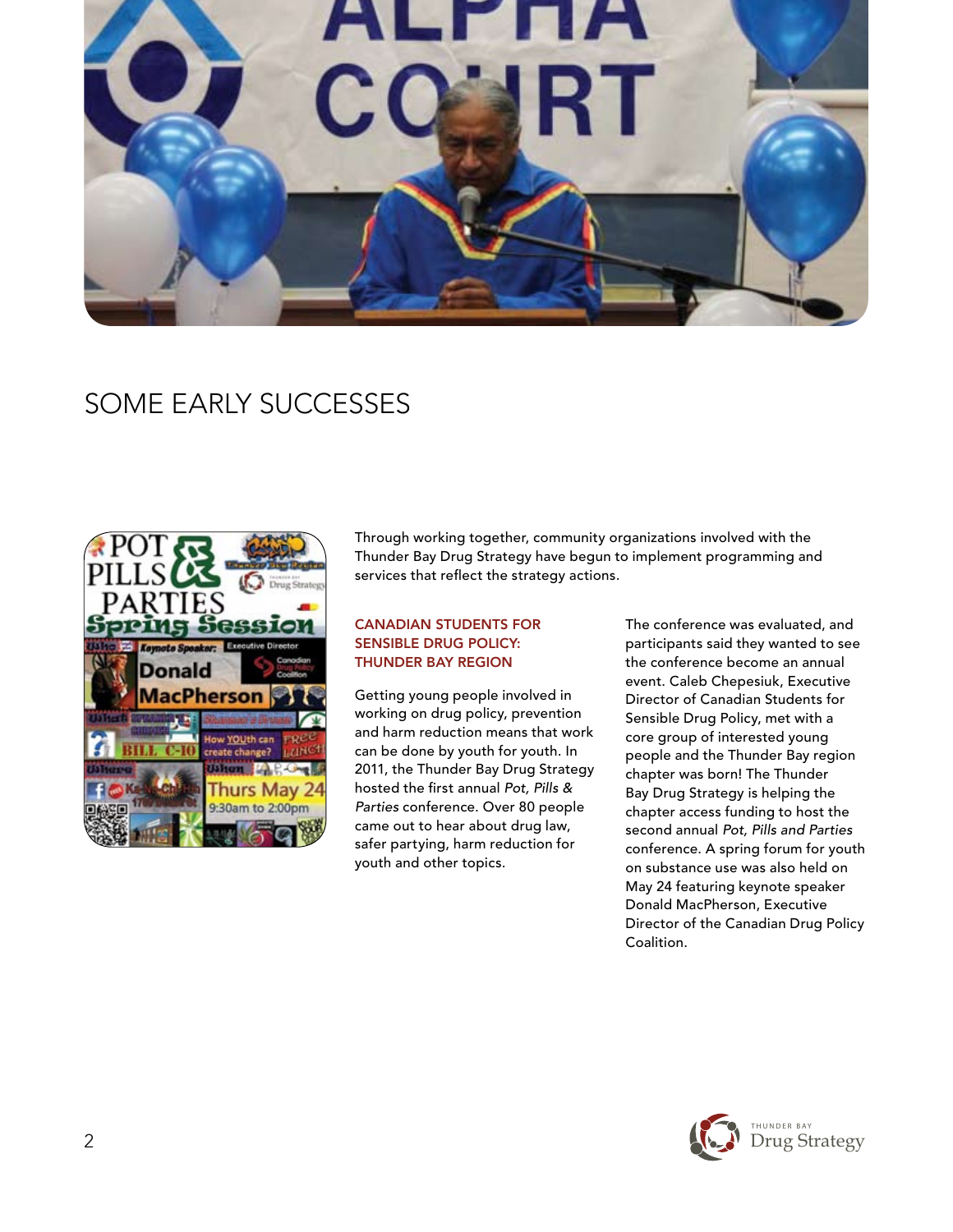#### Provisional Housing Project: Shelter House

Early on in the Thunder Bay Drug Strategy development process, Thunder Bay Police Service highlighted the growing issue of public intoxication as a public health problem. In response, the Thunder Bay Drug Strategy helped to educate the community and decision makers about a realistic and evidence based solution. With community and City Council support, the Provisional Housing Project offered by Shelter House opened its doors in March 2012. Offering a home to some of the most marginalized members of our community, the program will work with people who have been homeless for a very long time. This model of care has helped other communities assist people with severe addictions in a way that makes economic sense, and gives hope and dignity back.



# Increasing the range of treatment in Thunder Bay

When people think of addiction treatment, often the 28 day stay in a residential program comes to mind. But sometimes people just need something to do, a place to go to be with others, activities that are free and a way to feel like their spirit is connected to good things.

Alphacourt recognized this, and in partnership with several other organizations\* led the way to offer day treatment that is not based on talk therapy. Instead, there is a space where people can come for coffee and companionship, take part in a drumming group or a yoga class, or go for a hike. The services are well attended, and about 75 people take part in the activities on a weekly basis.

\* Brain Injury Services of Northern Ontario (BISNO), People Advocating for Change and Empowerment (PACE), Dilico Anishinabek Family Care, and St. Joseph's Care Group.

# Thunder Bay Drug Strategy Accommodation Needs Assessment and System Plan

Many people who use substances have reported difficulty accessing services in Thunder Bay. People with children, people without stable housing, and people who are homeless have all reported challenges in getting support and services.

The City of Thunder Bay has partnered with several key Drug Strategy members\* to examine the accommodation needs of people who use substances, and to create a system plan for substance use related services that makes treatment and support more accessible for everyone.

The research is led by the Centre for Community Based Research in partnership with Confederation College and will gather local information through citizen surveys, focus groups and information sessions. The plan should be ready for presentation to Council and the community by October 2012.



#### Restorative Practices: Keeping kids in school

If you've ever been a teenager or parented one, you'll know that youth culture sometimes includes using substances. And a teen caught using at school usually ends up in the principal's office. What happens next is crucial. Sometimes the teen is suspended or expelled. But what happens then? Students who face suspension or expulsion often fall farther behind, leading to an increasing risk of failure or even dropping out. And they may not get any support for the substance use that landed them in that situation.

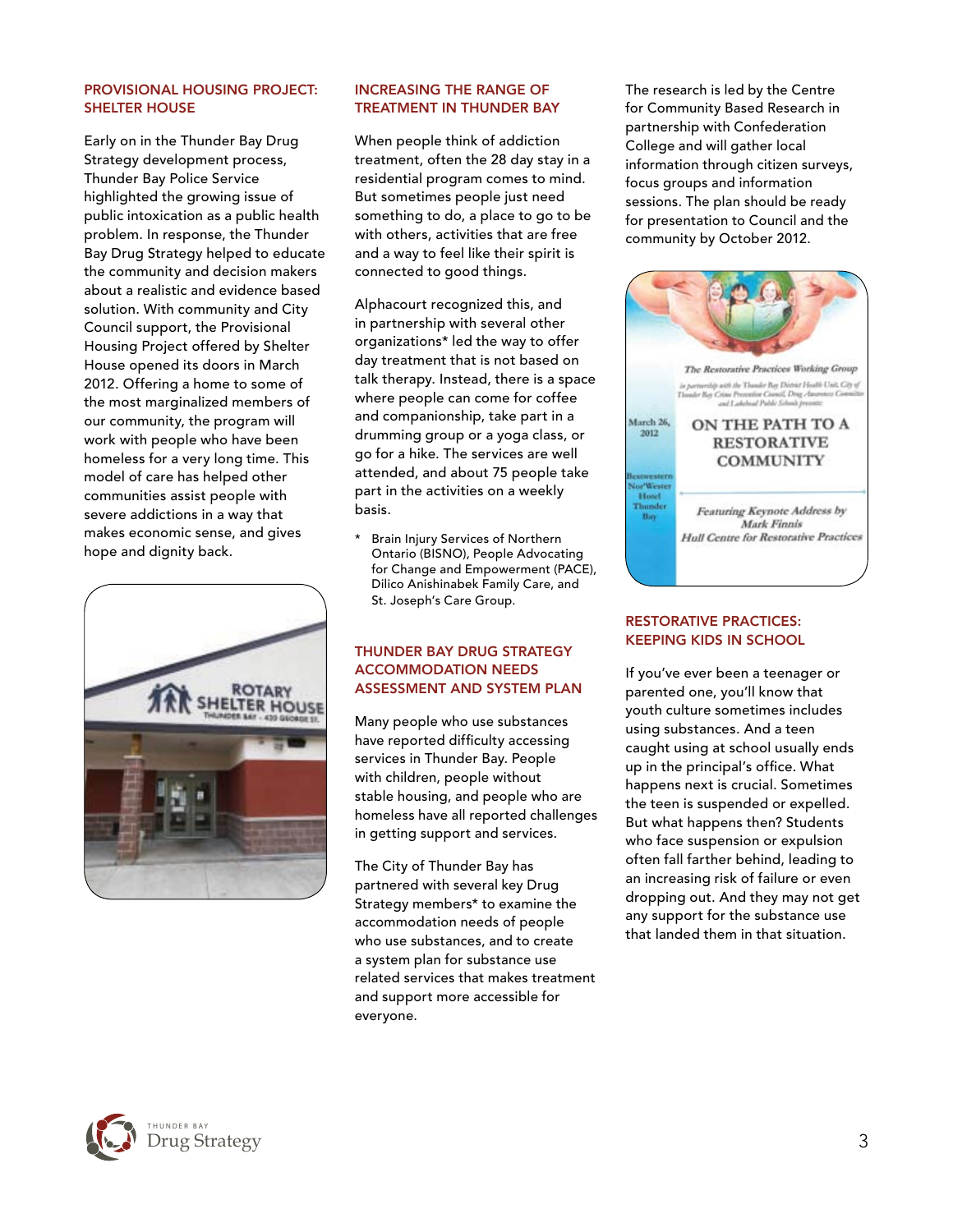Many schools are now taking a different approach. Restorative practices give everyone involved an opportunity to talk, and the youth who is in trouble can make things right in a supported, meaningful way. This way of handling substance use and behavior problems helps youth stay in school, feel connected to their school community and be responsible for each other's well-being. Encouraging schools to adopt restorative approaches is a priority action of the Thunder Bay Drug Strategy. Restorative practices are not new to this region. Several promising programs exist that help other schools learn about the approach.

The Restorative Practices Working Group was formed in August 2011 to bring leaders in this work together. The group quickly gained partners and sponsors, and formed a plan to help the community learn more about restorative principles. What began as a vision for restorative schools has grown to include the idea of restorative communities. In March 2012, the group presented a conference called *On the Path to a Restorative Community*. In April 2012, the working group hosted the touring of a play about restorative justice in Thunder Bay and District. Prevention through restorative justice is moving forward in Thunder Bay!



# Overdose Prevention Working Group

In March of 2012, the formula change from OxyContin to OxyNeo shone a spotlight on the issue of opiate use in Northwestern Ontario. Regional Coroner Dr. Michael Wilson reports that for the period of 2010-2011, more adults died of an unintentional overdose than in a motor vehicle collision. Overdose prevention is on the Drug Strategy priority list, and a working group was formed to educate and better protect citizens from the risk of overdose.

The working group has, in partnership with St. Joseph's Care Group, created a brochure that can be handed out by pharmacists to patients receiving prescription opiates. The organizations are co-hosting a community event on opiate use at the end of May 2012.

There are also examining the possibility of increasing access Naloxone, an opiate overdose reversal drug.

# Commitment to continued **COORDINATION**

Research shows that successful community drug strategies have staff dedicated to ensuring the recommendations are implemented and that changes are lasting. An early action was to secure a full-time coordinator position to help make sure the actions are implemented and evaluated. The City of Thunder Bay has agreed to continue leading the coordination for a period of three years in partnership with:

- Thunder Bay District Health Unit (TBDHU)
- Thunder Bay Police Service
- St. Joseph's Care Group
- Thunder Bay Regional Health Sciences Centre
- Superior North EMS
- Fort William First Nation
- District of Thunder Bay Social Services Administration Board

Congratulations to City Council and the key partners in recognizing the value of coordinating efforts to continue the work of the Thunder Bay Drug Strategy.

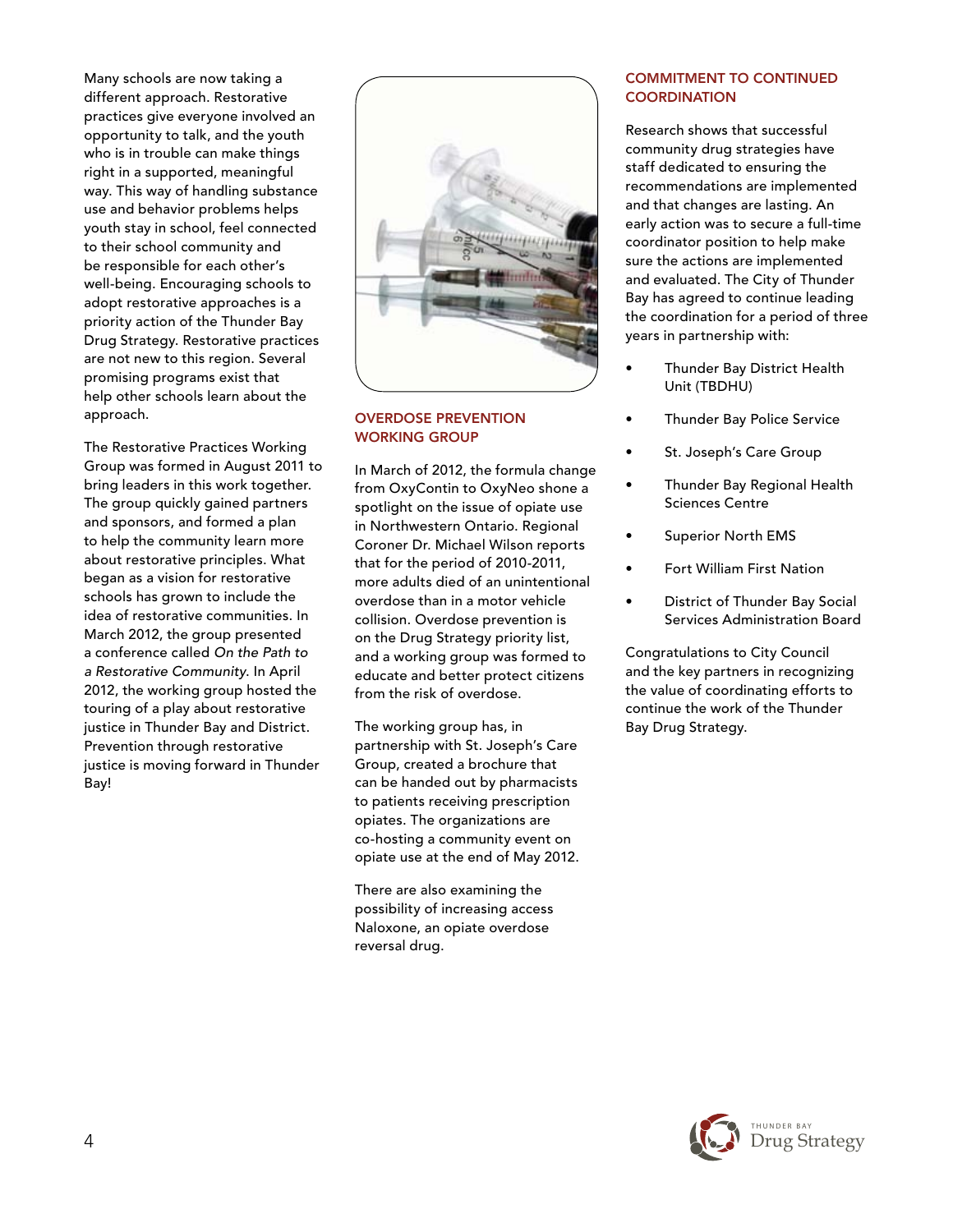

# THUNDER BAY DRUG STRATEGY Priorities 2012-2015



The Thunder Bay Drug Strategy is the official community plan to address substance use in Thunder Bay.

Ratified by City Council in September 2011, the Thunder Bay Drug Strategy Implementation Panel has moved forward and selected 21 priority actions that can be realistically achieved over the next three years.

#### Sustain the work of the Drug Strategy while increasing local capacity for action.

Seek funding partnerships and opportunities to initiate a Centre of Excellence for Addiction Studies in Thunder Bay.

# Improve local knowledge through focused research.

- Conduct an environmental scan to identify resources and gaps in parenting supports and programming for families.
- Compile current community programs and services that provide system navigators, case management providers, and street outreach positions.
- Conduct an environmental scan of programming and campaigns designed for postsecondary students.

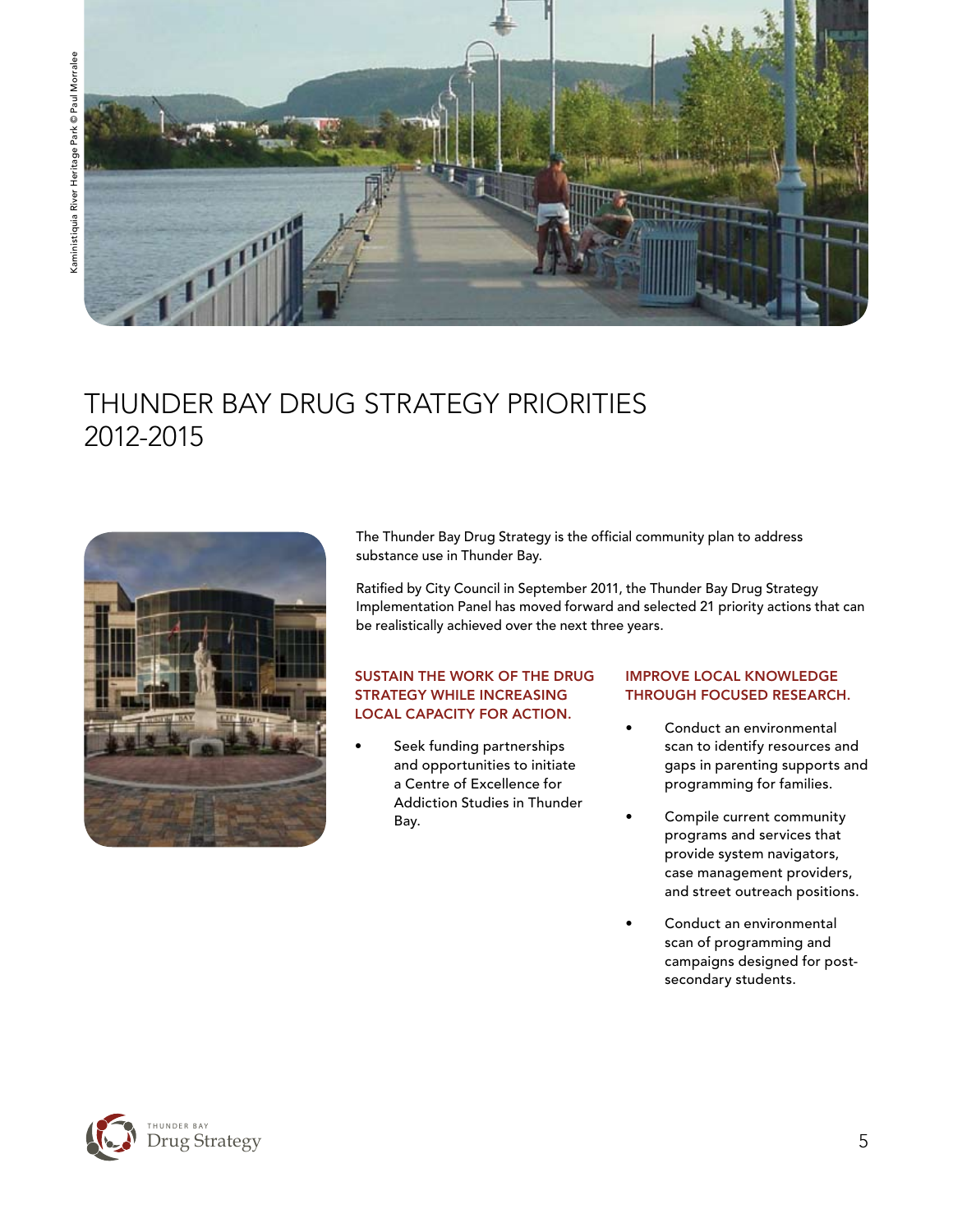## Facilitate community education about substance use and related issues.

- Support school boards and families to begin drug education based on supporting positive social and behavioural development at earlier ages.
- Provide caregivers with access to current and evidence-based information and education about how to delay or prevent their children from using substances.
- Educate the community about methadone maintenance therapy and the principles of harm reduction.
- Provide public education about substances, substance use, and legislation about substance use including impaired driving; and promote local helping resources.

#### Improve needle disposal.

- Increase education to the community about how to safely dispose of needles.
- Provide more needle disposal bins at key sites, including notfor-profit housing complexes.

#### Improve access to social, treatment and harm reduction services for youth at risk of substance use and related issues.

- Encourage schools and school boards to develop evidencebased alcohol and substance use policies that use a restorative justice framework.
- Improve the range of treatment options for youth to expand and enhance off-site, school, community-based and early onset approaches.
- Create a working group to investigate the provision of harm reduction services for youth.
- Examine the feasibility of creating a pool of available and screened trustees for youth that access social assistance allowances.

# Improve housing outcomes for people with mental health and addictions.

- Allocate sustainable operational funding to local emergency shelters based on adherence to shelter standards that promote acceptance and inclusion of persons who use substances.
- Create a personal identification storage program for vulnerable populations.
- Create housing options that follow the Housing First philosophy.

# Respond to local, emerging and urgent issues as they ARISE.

• Form a working group to examine the implementation of overdose prevention such as the provision of Naloxone, overdose education and institution of a medical amnesty program.

## Support pregnant women and mothers with substance use related issues.

• Create an interagency neonatal substance use working group to develop strategies for supporting pregnant women, new mothers who use substances and their infants to improve family health outcomes.

# Enhance crisis response and outreach services for people WHO USE SUBSTANCES.

- Expand crisis response services to address various types of addiction-related crises.
- Examine the feasibility of partnership programs that match clinical resource teams with enforcement teams to improve health outcomes for people who use substance.

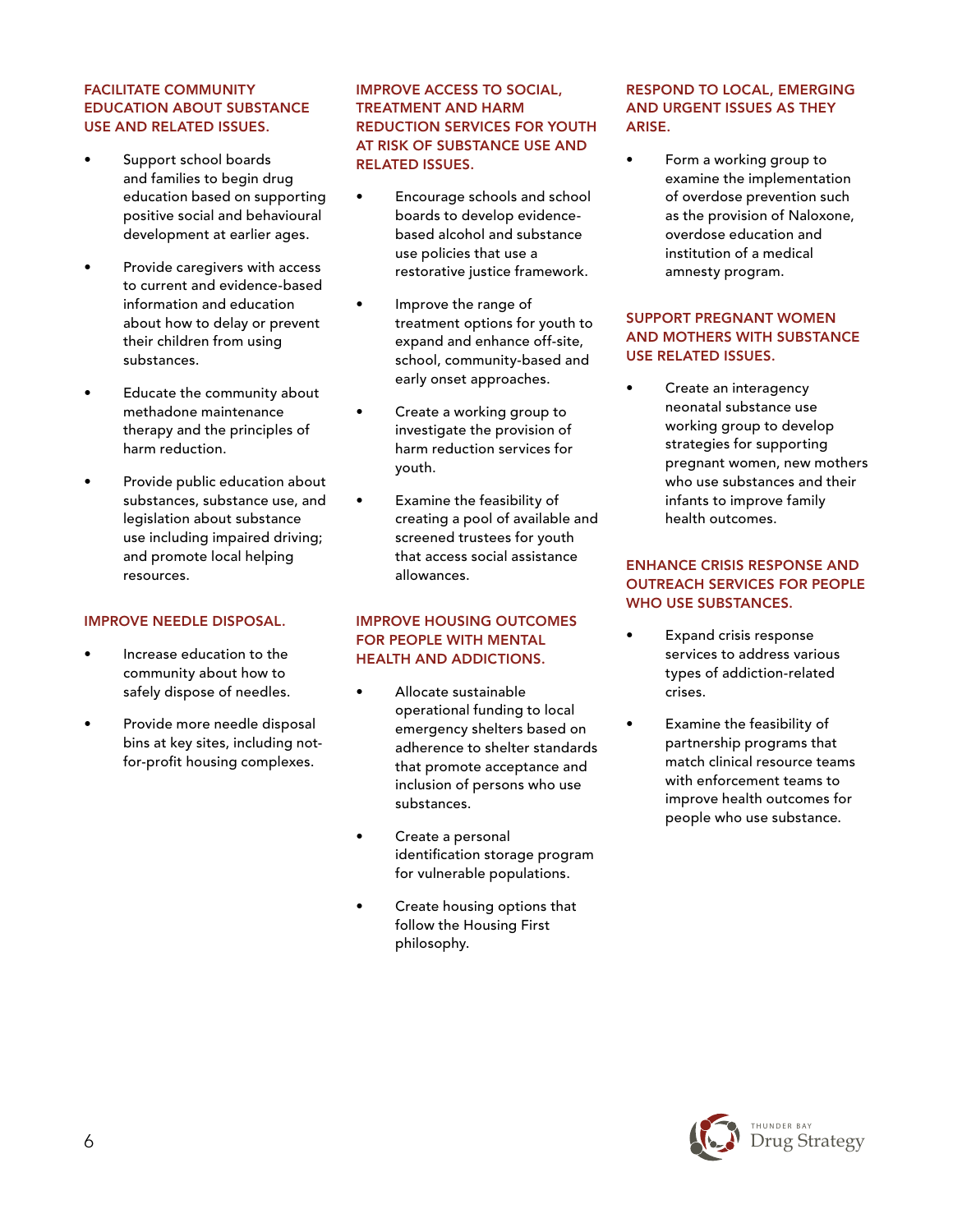

# **CONCLUSION**



The next three years will be pivotal in taking action to reduce the harms associated with substance use in Thunder Bay. The Thunder Bay Drug Strategy is interested in hearing from community members.

Visit our webpage at www.thunderbaydrugstrategy.ca, join our Facebook group, or follow us on Twitter @TBayDrugStrategy. Thank you to the citizens of Thunder Bay for moving our drug strategy forward.

"So these people have been living on the streets drinking non-palatable things like mouthwash, hair spray, and other things that you can't even imagine. And now they're going to have alcohol that isn't poison, and they'll actually be able to have somewhere to sleep and be safe, eat and have medical care ... It shows how progressive our city is ... it's an amazing thing!"

~ Focus group participant